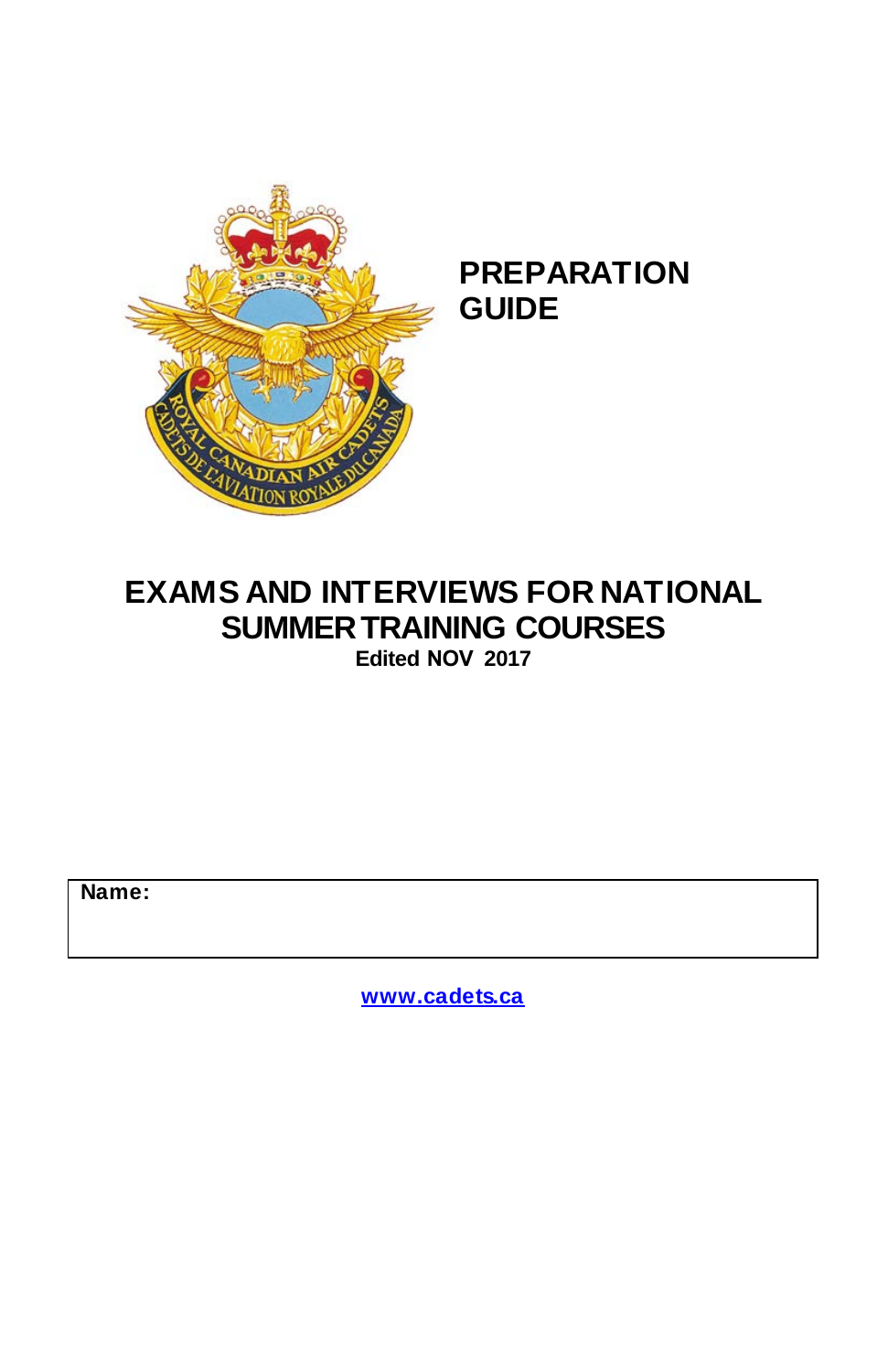### **A SUMMER COURSE OR A JOB?**

Training is priceless. The experience and knowledge acquired during a summer course will be an asset when applying for employment. Lesser qualifications often lead to a less interesting or important position.

Perhaps you are thinking that a summer job will help you attain your financial needs. Take the time to consider that these wages will be earned by sacrificing a solid training foundation, which could lead to more interesting and rewarding options in the future.

Having the required qualifications for a position you will be applying for is a priority. All advanced training summer courses are very important and can lead to better compensated positions in the future.

#### FORWARD

This preparation guide has been created for Air Cadets who wish to participate in the exams and interviews for selection of the following courses/exchanges:

#### **International Air Cadet Exchange (IACE)**

#### 2 or 3-Weeks Various Countries

The purpose of the IACE is to promote friendship and goodwill among Air Cadets, to encourage participants to develop an interest in international affairs and to reward those Air cadets who have rendered outstanding services to their squadrons over a period of years. The IACE is intended only for outstanding senior cadets who will represent Canada with distinction. Exchange cadets visit air bases, centres of industry, world landmarks, universities, cultural centres and museums, plus they experience private hospitality with families in their own homes. Host countries include: Australia, China, France, Hong Kong, Netherlands, New Zealand, South Korea, Switzerland, UK, and the USA.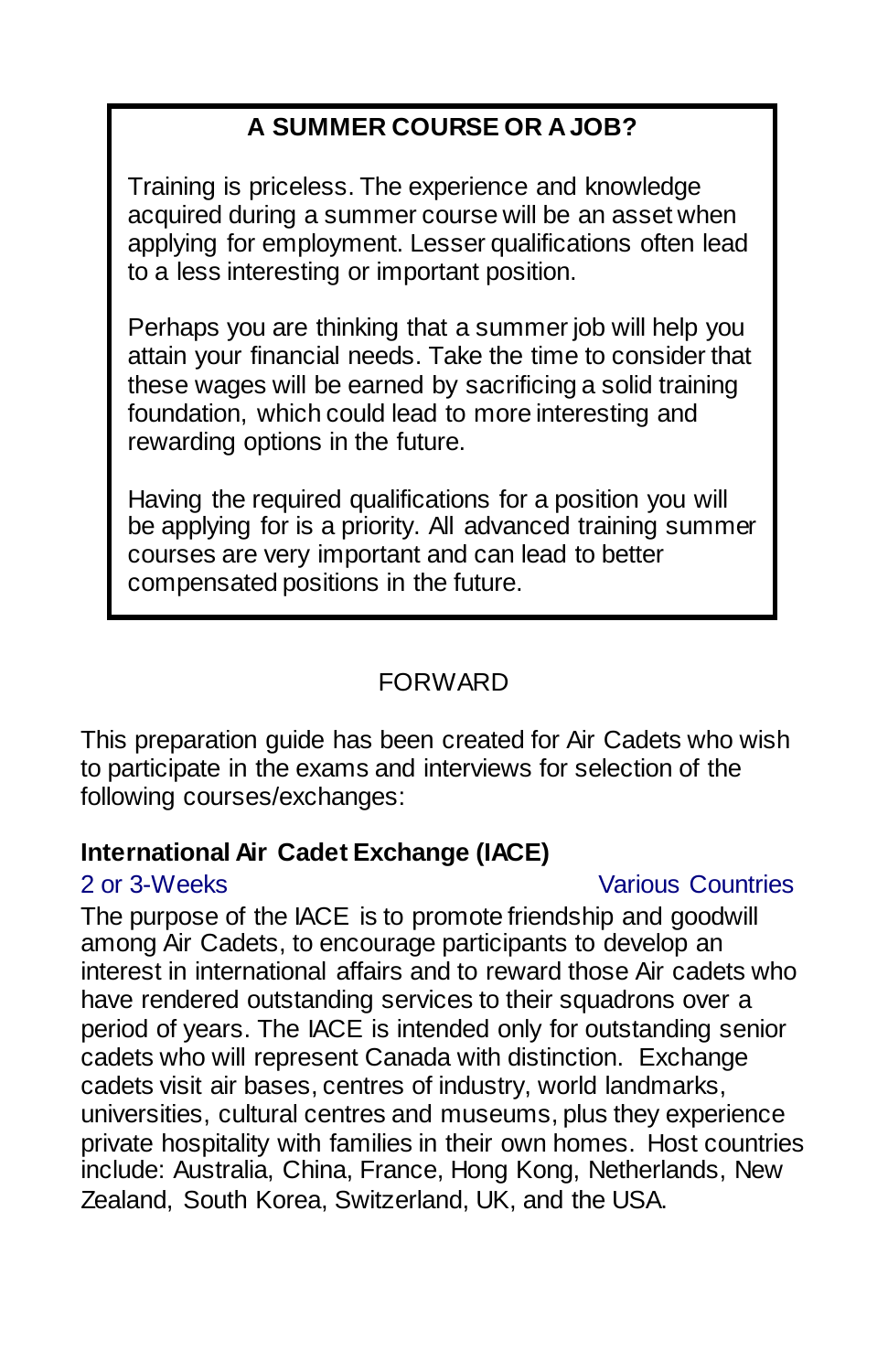## **Power Pilot Scholarship (PPS)**

#### 7-Weeks Various Locations within BC

The PPS is an intensive program of ground school and in-flight pilot training. Cadets who successfully complete a flight test and Transport Canada written exam qualify for a Private Pilot Licence and are awarded Air Cadet Pilot Wings.

### **Glider Pilot Scholarship (GPS)**

6-Weeks Comox Cadet Flying Training Centre (Comox, BC) The GPS is an intensive program of ground school and in-flight glider pilot training. Cadets who successfully complete a flight test and Transport Canada written exam qualify for a Glider Pilot Licence and are awarded Air Cadet Glider Pilot Wings. The GPS includes daily intensive physical exertion, such as running and pushing gliders. Cadets should be prepared accordingly.

#### **Advanced Aviation Technology Courses**

6-Weeks Canadore College (North Bay, ON)

These two Advanced Aviation Technology courses are designed to further develop instructional ability in technical skills as well as introduce background knowledge required in the aircraft maintenance and airport operations fields. The courses are delivered by Canadore College, though cadets are supervised by Cadet Instructor Cadre staff. There are two distinct courses:

#### *Airport Operations (AATC-AO)*

The AATC-AO provides training in the area of airport operations. Cadets receive training in aerodrome operations, flight safety, and air traffic services.

#### *Aircraft Maintenance (AATC-AM)*

The AATC-AM provides training in aircraft construction and maintenance. Cadets receive training in aircraft components, construction and assembly.

# **Advanced Aerospace Course (AASC)**

#### **64 Jean Cadet Flying Training Centre (St Jean, QC)**

AASC simulates a space mission project. Cadets should show interest/ability for math and physics. Cadets will learn about the night ski, aerospace components, orbital mechanics, space systems, rocketry, robotics and life in space.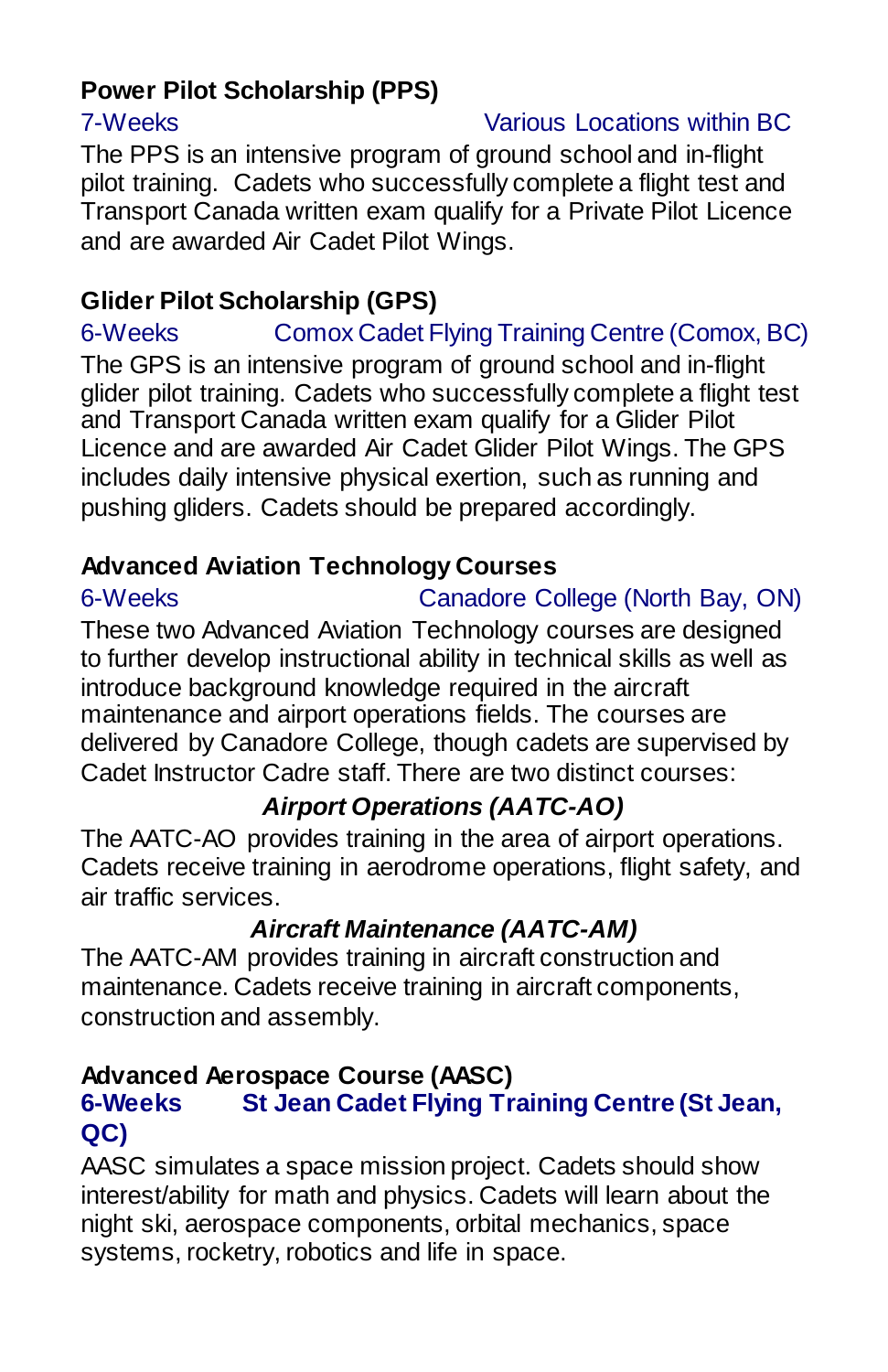The selection committee has the responsibility to determine the most deserving candidates. The selection of candidates is determined by an interview or a combination of an exam and an interview, focused on evaluating the capabilities of the candidate. You are responsible for your own application and success.

|                | + Minimum Age | Level<br>→ → Training | Education<br>$\begin{array}{c}\n\uparrow \\ \uparrow\n\end{array}$<br>$\bigstar$ | Canada<br>Transport | Exam<br>Qualifying | Weight                     | Height                |
|----------------|---------------|-----------------------|----------------------------------------------------------------------------------|---------------------|--------------------|----------------------------|-----------------------|
| <b>IACE</b>    | 17            | 5                     |                                                                                  |                     |                    |                            |                       |
| <b>PPS</b>     | 17            | 4                     | 10                                                                               | Cat<br>3            | Min<br>60 %        | Max 111.13<br>kg (245 lbs) |                       |
| <b>GPS</b>     | 16            | 3                     | 9                                                                                | Cat<br>3            | Min<br>60%         | 40.82 - 90.72<br>kg        | $152.4 - 190.5$<br>cm |
| <b>AATC-AO</b> |               | 3                     |                                                                                  |                     |                    |                            |                       |
| <b>AATC-AM</b> |               | 3                     |                                                                                  |                     |                    |                            |                       |
| <b>AASC</b>    |               | 3                     |                                                                                  |                     |                    |                            |                       |

### **DO YOU HAVE THE BASIC QUALIFICATIONS?**

- ⊁ IACE: Must be under **19** by the **end of the last exchange**
- $\rightarrow$ PPS: Minimum 17 by Sep 1<sup>st</sup> 2018 and be under 19 by the end of the **course**
- $\rightarrow$ GPS: Minimum 16 by Sep 1<sup>st</sup> 2018 and be under 19 by the end of the **course**
- Level completed on **30 June** of the **current year**

 $\rightarrow$  $\rightarrow$  $\rightarrow$  School year completed at time of application for the course

For both PPS and GPS, cadet's size must promote comfortable positioning in the cockpit w ith good visibility in all directions as w ell as being able to reach the controls for full movement.

All details concerning prerequisites and selection procedures can be found under CATO 51-01 Annex B Air Cadet Summer Training Centre Program. These orders are available in the file repository at

[www.cadets.ca](http://www.cadets.ca/)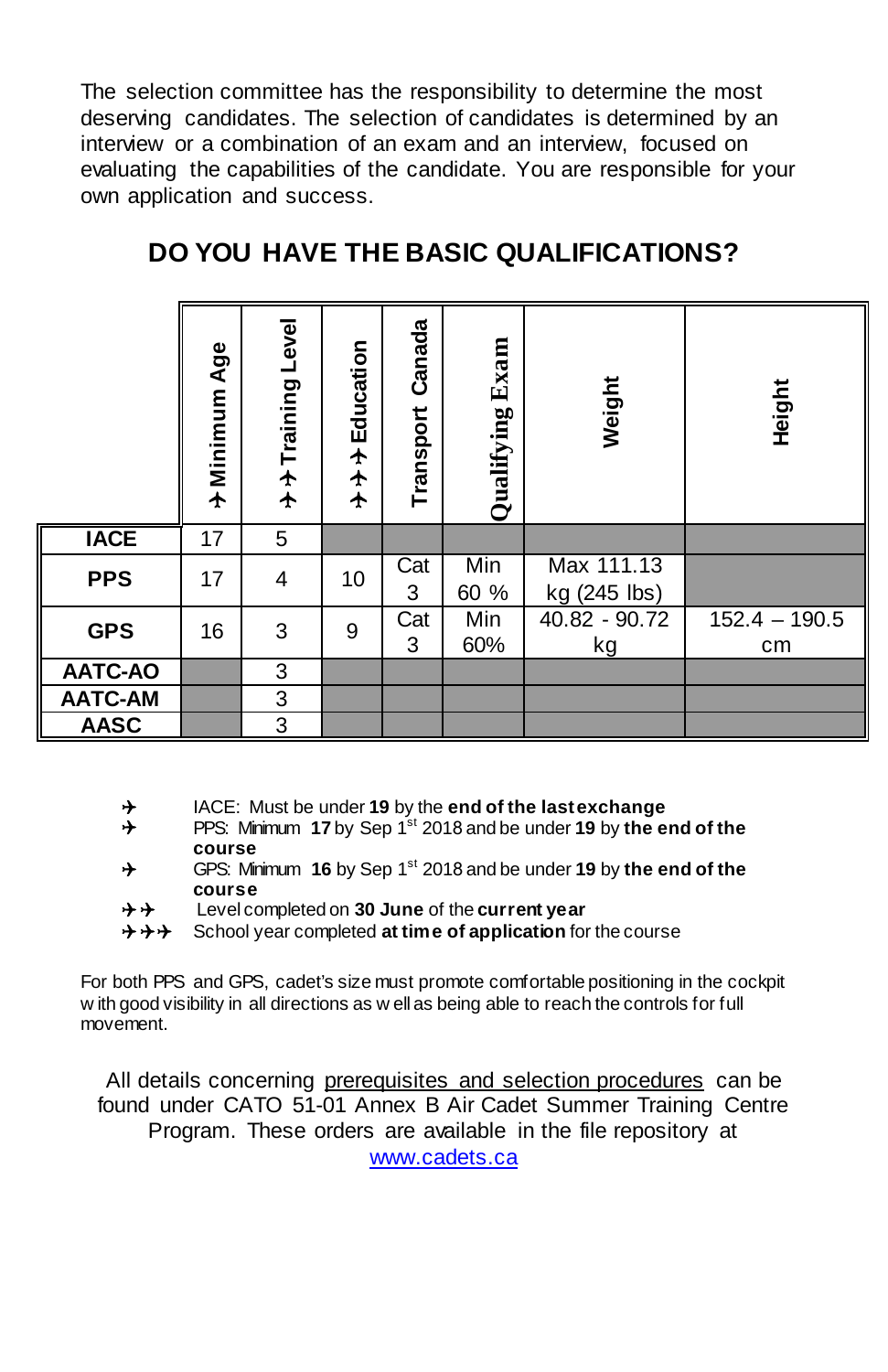## **IMPORTANT DATES**

| 14 December 2017                     | <b>Applications Due Date</b><br>to BCPC Office<br>(#2-7630 Montreal Street,<br>Delta, BC V4K 0A7) |
|--------------------------------------|---------------------------------------------------------------------------------------------------|
| <b>13 January 2018</b>               | PPS/GPS Qualifying Exam                                                                           |
| 10 February 2018<br>10 February 2018 | Kootenay Wing Review Boards<br>Northern Wing Review Boards                                        |
| 17 February 2018<br>18 February 2018 | Lower Mainland/Fraser Valley<br>Greater Vancouver/Metro<br>Vancouver Wing Review Boards           |
| 24 February 2018                     | Vancouver Island Wing Review<br><b>Boards</b>                                                     |
| 03 March 2018                        | Okanagan Wing Review Boards                                                                       |
| 1 June 2018                          | Category 3 Medical Certificates<br>due to RCSU (Pac) Air Office                                   |
| 1 June 2018                          | Selected GPS & PPS cadets<br>must meet height/weight<br>requirements                              |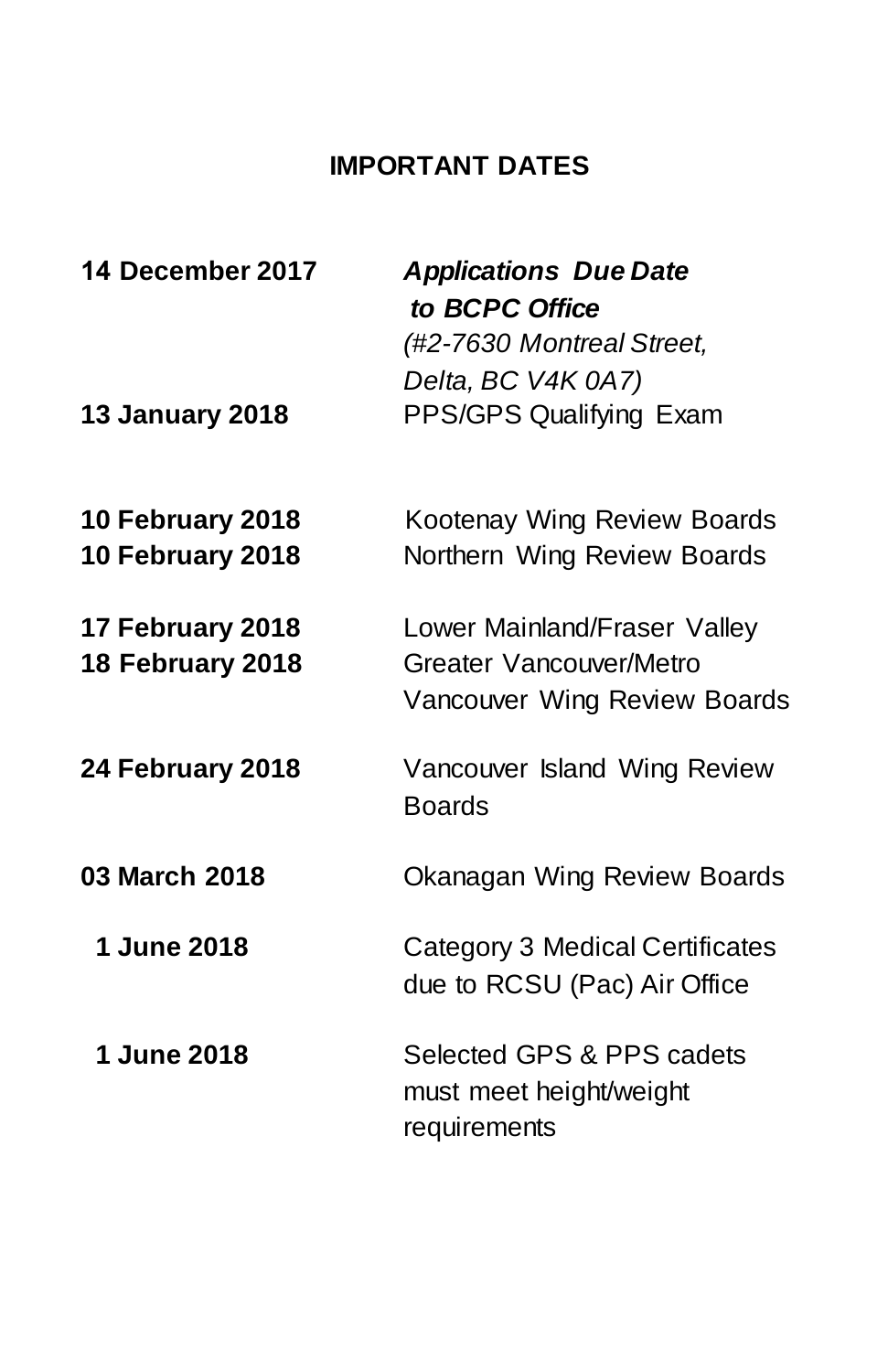## **REQUIREMENTS FOR THE NSTC APPLICATION PROCESS**

**Cadet** – Discuss National Summer Training Course opportunities with your Training Officer or Commanding Officer

**Cadet** – Obtain a PHOTOCOPY of the final report card (Sept 2016 to Jun 2017)

**Cadet** – Write a Resume and Cover letter. Guidelines have been included in this booklet.

**Cadets – GPS & PPS –** obtain a Category 3 Transport Canada Medical Certificate. If you do not have a certificate, provide your booked appointment date.

**Squadron CO** – submit a participation application in Fortress, and print a hard copy for submission, ensuring all the information is accurate and all required documents are included and necessary signatures obtained.

**SSC Chair & Squadron CO** – review, recommend and sign the application.



**NATIONAL SUMMER TRAINING COURSE APPLICATIONS ARE DUE AT THE BCPC OFFICE NO LATER THAN 14 December 2017**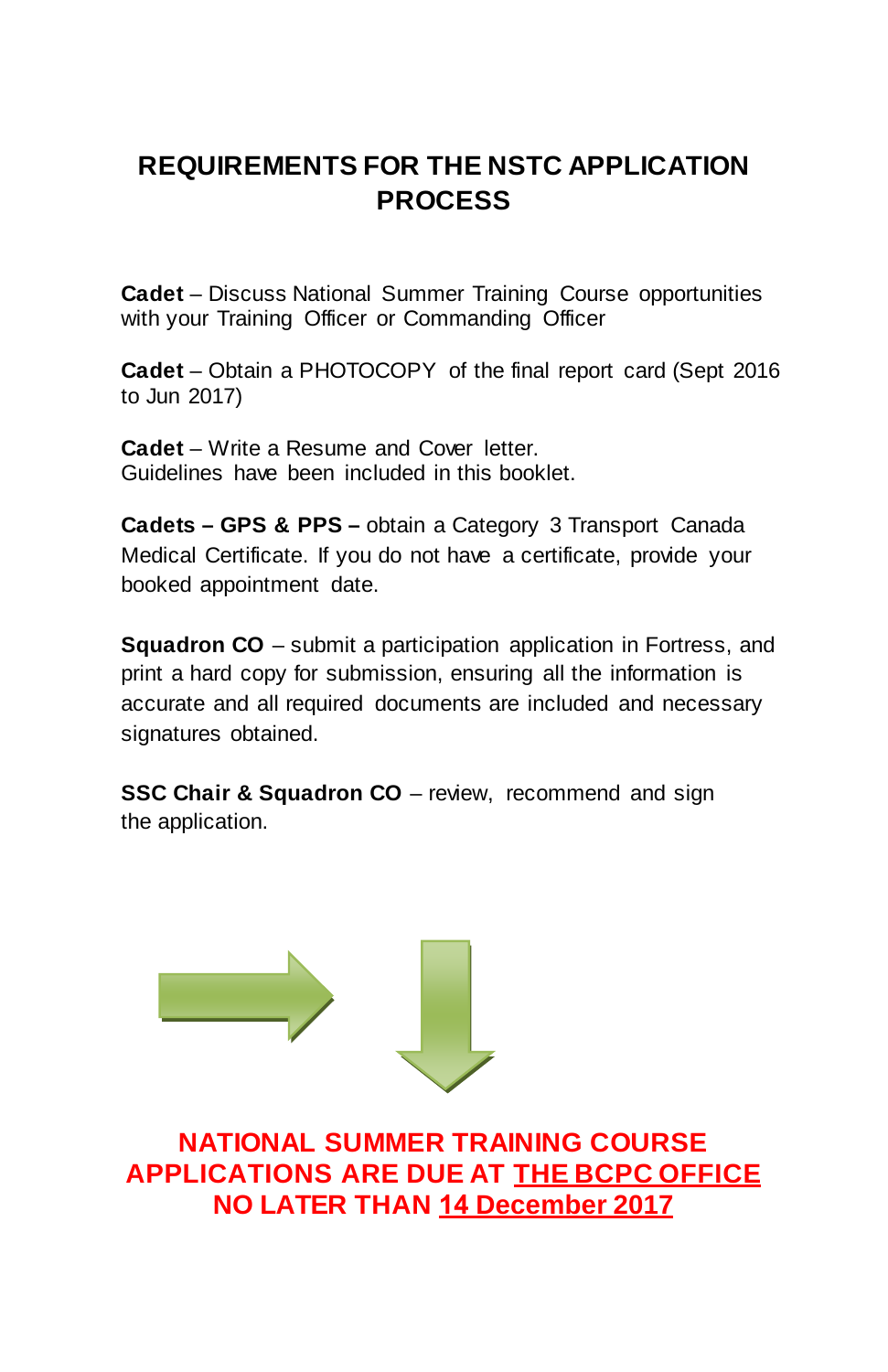#### **REQUIRED SUPPORTING DOCUMENTS**

#### **ALL COURSES**

- □ SCHOOL REPORT CARD. Final report card (Sept 2016 to June 2017).
- □ RESUME & COVER LETTER
- □ FORTRESS APPLICATION & DOCUMENTS. Fortress will automatically include required reports, PERs, forms, and Cadet Information Card

#### **GLIDER & POWER PILOT SCHOLARSHIP**

- □ CATEGORY 3 MEDICAL CERTIFICATE. Provide a photocopy and retain the original. (Category 4 Medical Certificates will not be accepted.)
- □ HEIGHT & WEIGHT FORM (CATO 54-26 ANNEX B or CATO 54-27 ANNEX B)

#### **INTERNATIONAL AIR CADET EXCHANGE**

- □ IACE INFORMATION FORM. In triplicate.
- □ 3 COLOUR \*PASSPORT\* PHOTOS (actual passport photos)

## **NSTC COVER LETTER AND RESUME REQUIREMENTS**

"For examples" Google 'How to write a Cover Letter and Resume.

Cover Letter:

- Typed, using a 12-point standard font on plain white paper (no cardstock)
- Approximately 200 to 300 words, one-page maximum.
- Include: Name/Squadron/Date/Signature
- Briefly explain why you are applying for a National Summer Training Course and why you would be a good candidate for the course.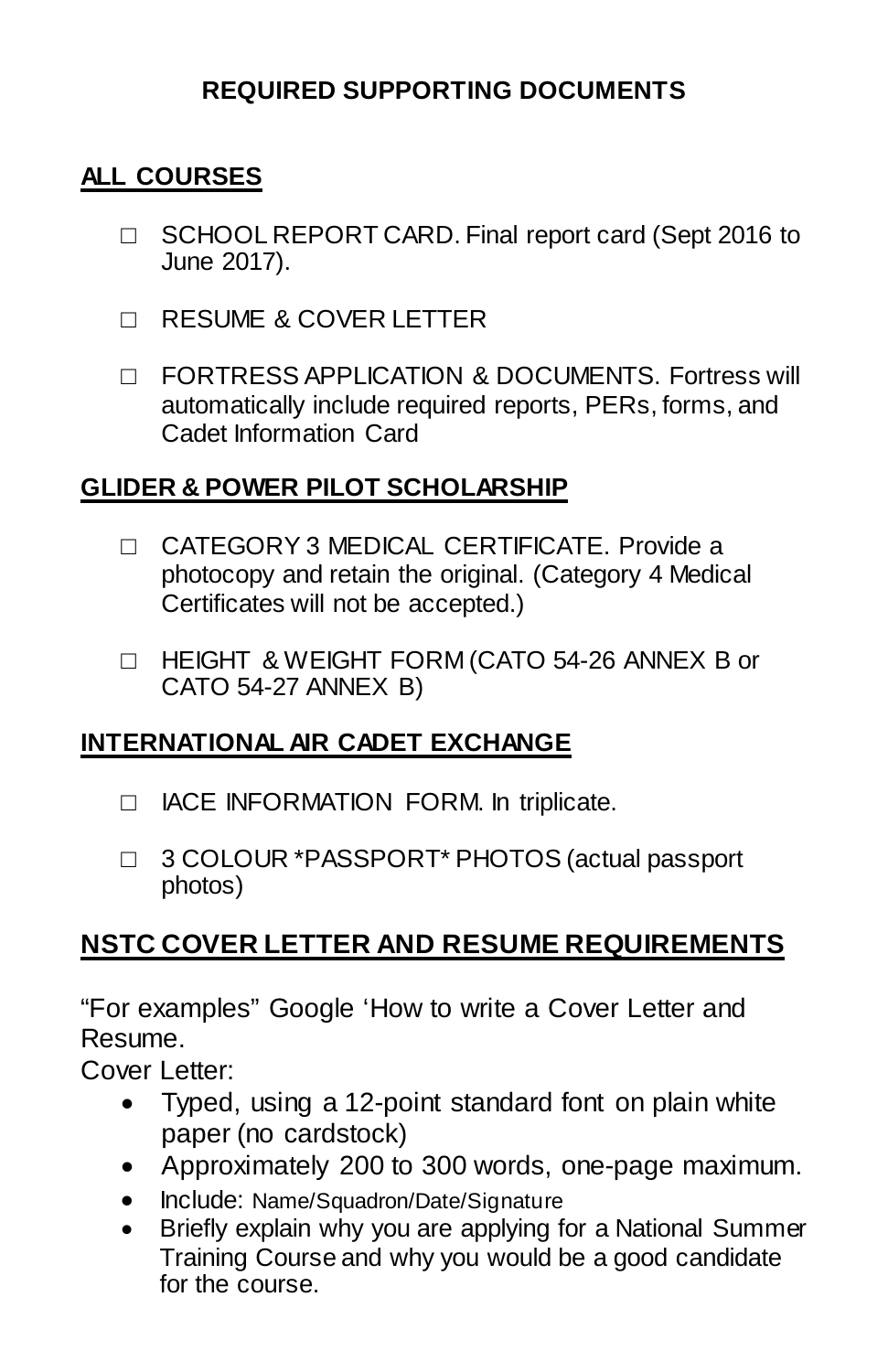• Tell us how you will utilize the knowledge gained from this course in your future endeavours

Below is an example of a Resume outline which includes the type of information we are looking for:

Name of Course Applying for The Date Rank & Name Squadron Squadron **Education**  Name of School & present grade • Activities ( i.e.:school teams, clubs, volunteer groups) • Honours & Awards (Honour Roll, bursaries, awards, etc.) **Cadet Activities**  Squadron & current proficiency level • Summer courses completed • Cadet activities - include teams, fundraising, parades, volunteering • Honours & Awards **Community / Volunteer Experience**  Date of experience, Name of organization, activity or group • Your specificduties or type of volunteer work (community volunteering i.e.: fundraisers, Relay for Life, officiating or coaching activities, activities not covered at school or cadets) • Honours & Awards **Work Experience** (if applicable) Name of Employer • Dates of Employment • Job Title and your specific duties **Special Skills and Talents**  • Example – First Aid Certificate, Radio Operators License, etc.

**NOTE: If Cadets are applying for more than one National Course, they must submit a separate cover letter & resume for each course.**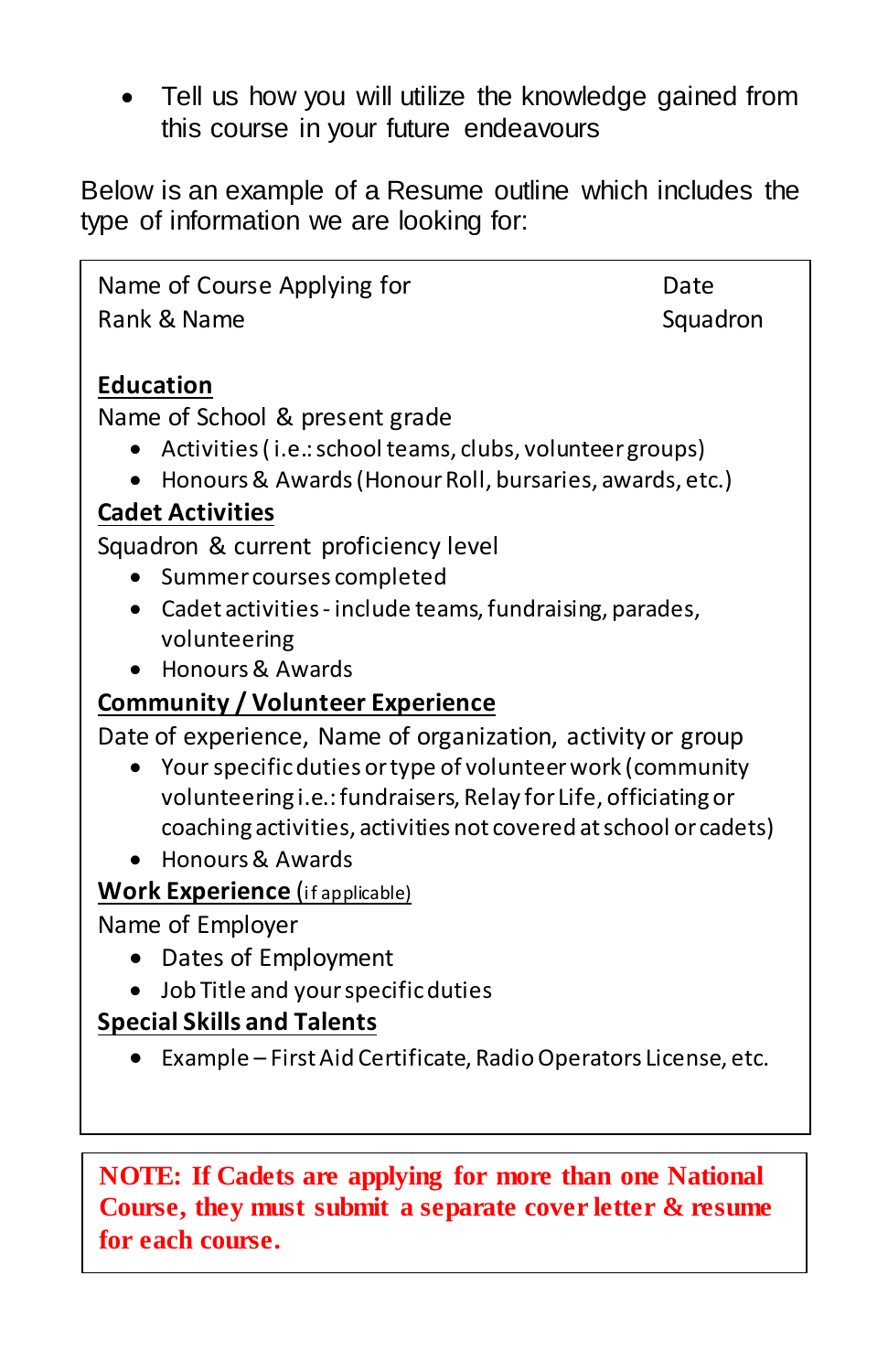#### **INTERVIEW PREPARATION**

One can never be too prepared for an interview. To begin, **interview yourself!** To what extent do you desire the course/exchange? If you are unable to develop an opinion, you may have to re-evaluate your reasoning for applying for this course and may decide not to continue with your application.

Consider the points upon which the interviewing committee will focus (your character, knowledge and training) and **evaluate your capabilities** in each.

Identify your weak points and set goals for each as well as methods to achieving them. Identify resources (parents, friends, school, community, documentation, references, and assistance from the squadron, supervision by an Officer or Civilian Instructor). **Do not hesitate to ask for assistance**, but do not forget that no other person can do the work for you and that it is you that must sit the review board.

Find the time to prepare. The best method is to begin early and work regularly. Do not neglect your schoolwork. Your grades will be considered and poor averages are not strong indicators of the success and dedication of the individual. None of the courses/exchanges are worth a school year that could be lost.

Do not forget that you are being rated against your peers and that you will not succeed without making an effort.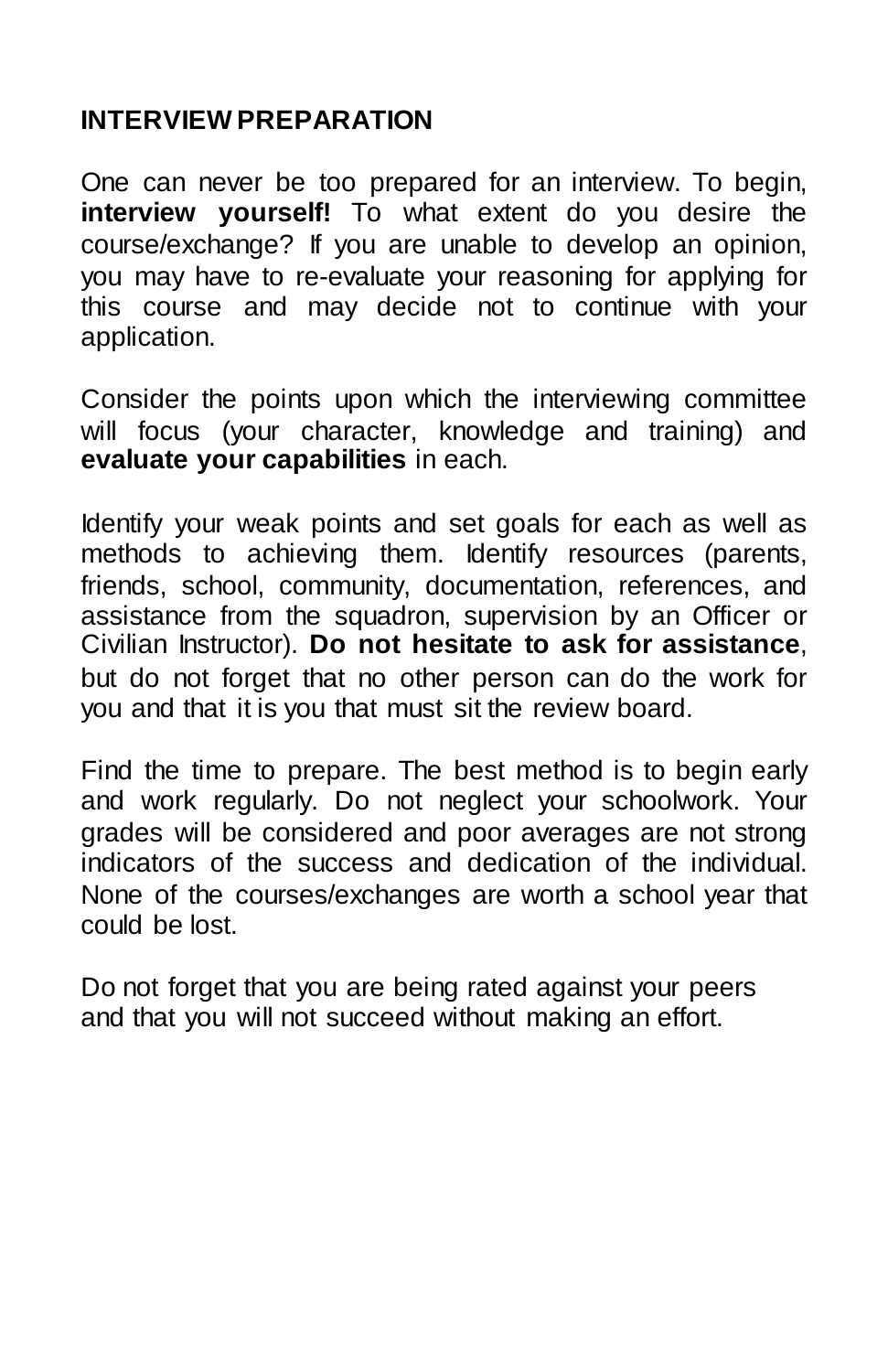## **QUALIFYING EXAMS AND INTERVIEWS**

| <b>COURSE</b>                   | <b>EXAM</b> | <b>INTERVIEW</b> |
|---------------------------------|-------------|------------------|
| International Exchange          | No          | Yes              |
| Power Pilot Scholarship         | Yes         | Yes              |
| <b>Glider Pilot Scholarship</b> | Yes         | Yes              |
| Advanced Aviation Technology -  | <b>No</b>   | Yes              |
| <b>Airport Operations</b>       |             |                  |
| Advanced Aviation Technology -  | <b>No</b>   | Yes              |
| Aircraft Maintenance            |             |                  |
| <b>Advanced Aerospace</b>       | N٥          | Yes              |



## **1. QUALIFYING EXAMS**

The qualifying exams are to ensure the candidate's potential to complete the course with success. The reference material and information regarding the content of the exams will be delivered to you during your squadron's ground school training.

The exam reference can be found in CATO 54-26 Annex A and 54-27 Annex A.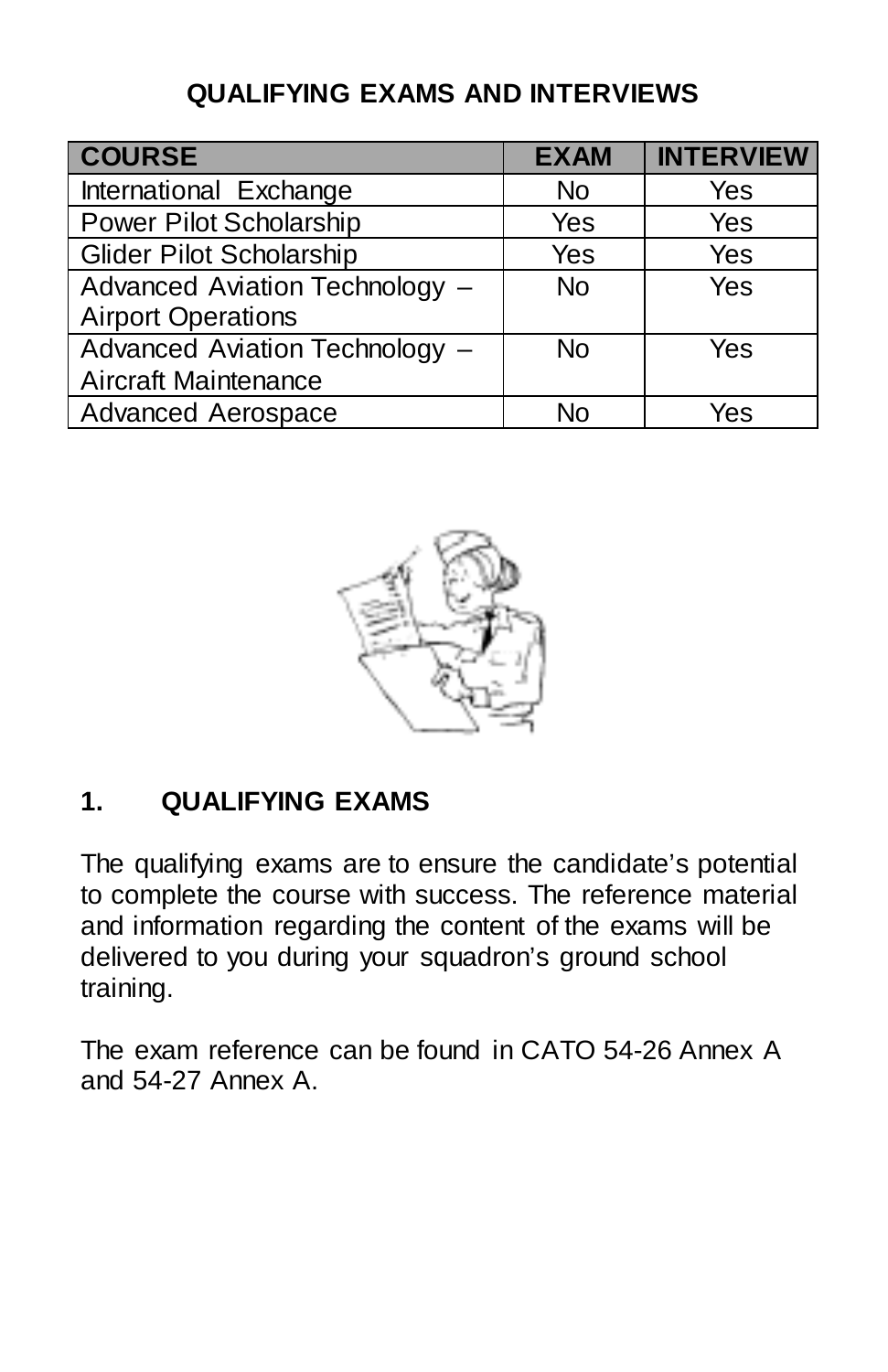## **A) Power and Glider Pilot Scholarship**

- 1. Reference: From the Ground Up
- 2. Exam Power Pilot 50 questions Glider Pilot 40 questions

#### **Part I**: AIRCRAFT OPERATIONS

| The Airplane:     | All information in this section                                         |
|-------------------|-------------------------------------------------------------------------|
| Theory of Flight: | All information in this section                                         |
| Aero Engines:     | For Power Pilot scholarship only. No<br>questions about jet propulsion. |

**Part II**: AIR LAW

| Aerodrome:        | All information in this section     |
|-------------------|-------------------------------------|
| Rules of the Air: | "Right of Way" & "Rules of the Air" |
|                   | sections only                       |

#### **Part III**: METEOROLOGY

Questions relating to weather reports and forecasts will be based on the ICAO, METAR, and TAF aviation weather codes which came into effect in Canada 01 June 1996.

#### **Part IV**: NAVIGATION

No questions on the astro compass, finding the sun's true bearing and preparing the map for flight. Navigation questions requiring the use of maps, flight plans, and the physical measurement of distance will not be asked in the exam.

The basic understanding of navigation will be evaluated using the application of variations, deviation, and the "1 in 60" rule, etc.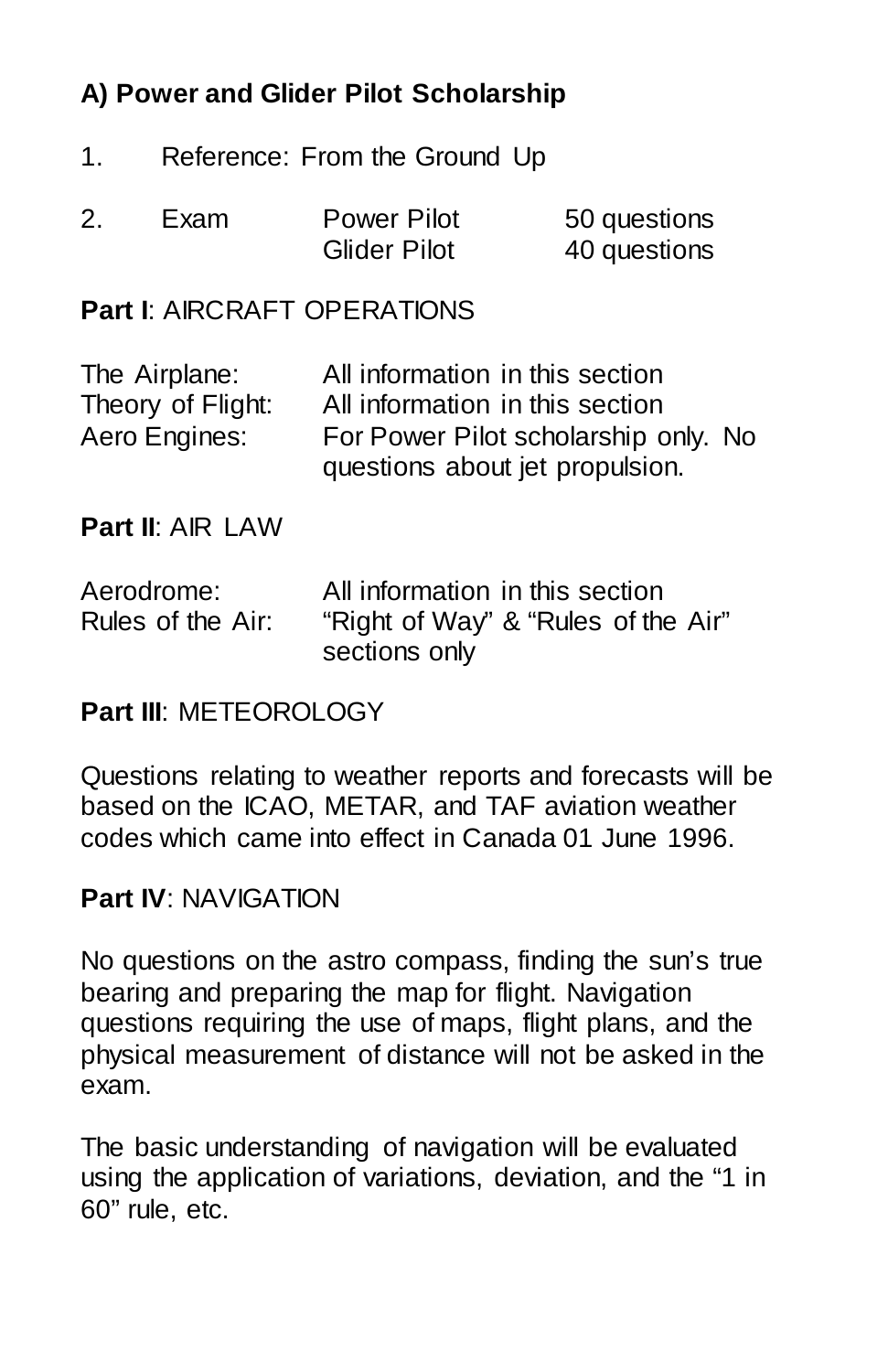Candidates for the Power Pilot Scholarship should expect to answer questions requiring the use of manual flight computers to compute track, heading, airspeed etc.

No questions will be asked on the advanced usage of the flight computer such as the calculation of radius of action, the point of no return, the critical point, climb and descent, airspeed and altitude corrections; and

No questions will be asked on radio navigation.

Part V: GENERAL AIRMANSHIP

Only questions pertaining to wake turbulence, wind shear and ground effect will be asked.

## **2. INTERVIEWS**

## **A) Mock Review Board**

Undergoing a mock review board will assist you in the following ways:

- $\rightarrow$  Gives you a better understanding of the nature of the interview and to prepare yourself accordingly;
- $\rightarrow$  Improves your general knowledge as well as your knowledge of the Cadet Movement; and
- $\rightarrow$  Improves your overall performance during the interview(s).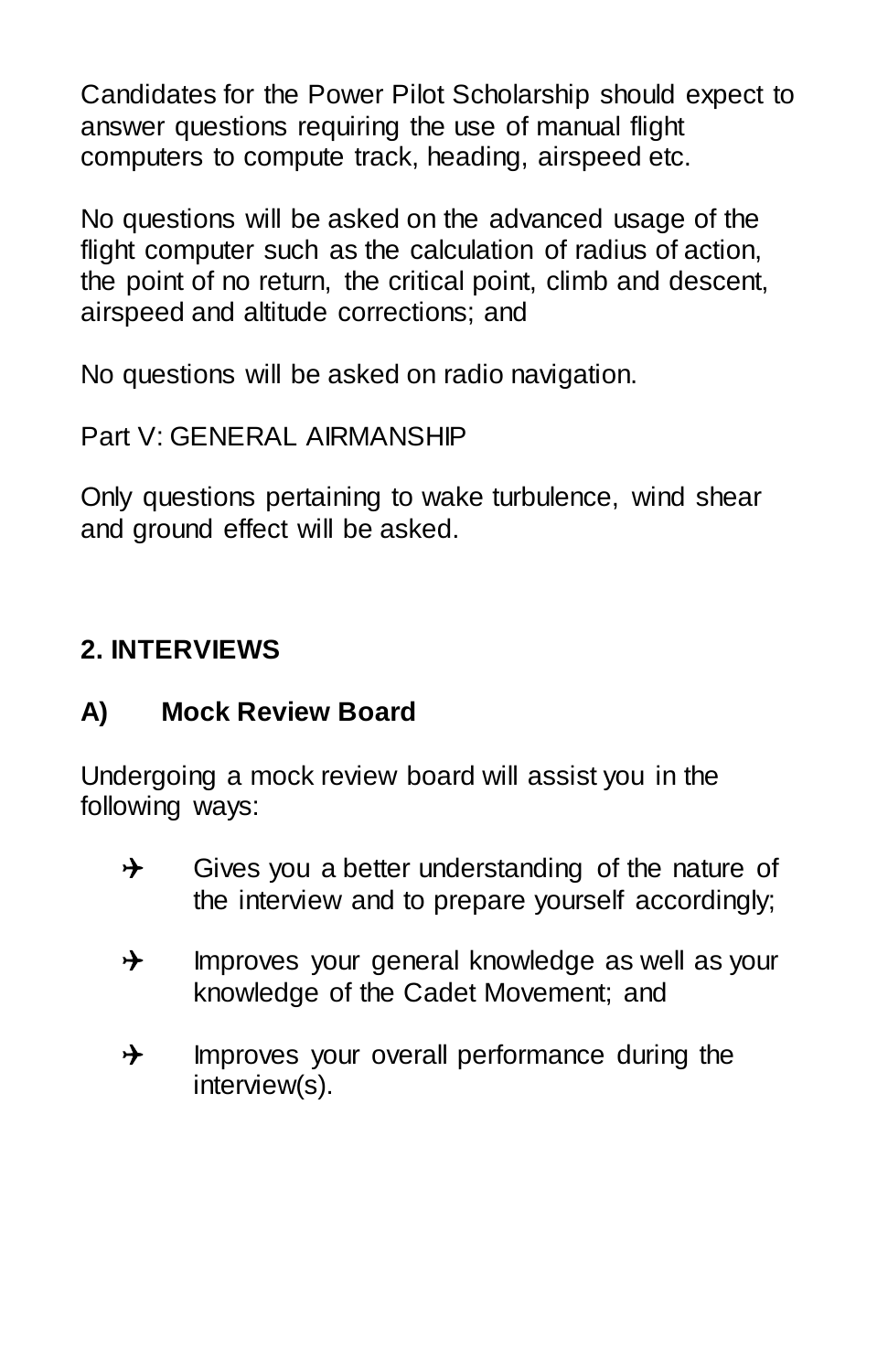## **B) Review Board**

The interviewing committee consist of three members based on the following representation

- $\rightarrow$  Two members of the Air Cadet League, BCPC (members of Squadron Sponsoring Committees are excluded to prevent any conflicts of interest); and
- $\rightarrow$  A member of the military (staff members of Squadrons are excluded to prevent any conflicts of interest).

## **C) Role of the Review Board**

The primary role of the review board is to rank the candidates amongst their peers. An overall score achieved, beginning with the highest ranked candidate.

Each member of the board is called upon to voice their score for each question regarding the cadets presented before them. By compiling the input of the entire panel, an overall interview mark is obtained for each cadet.

## **D) Evaluation Criteria**

The observations of the review board will be numerous and diverse. In general, the committee will evaluate each cadet on appearance and responses to questions.

To be more precise, the committee will attempt to form an opinion based on the following points:

 **Attitude & Motivation towards the Cadet Program.** Personal achievements, strengths & challenges, and overall attitude.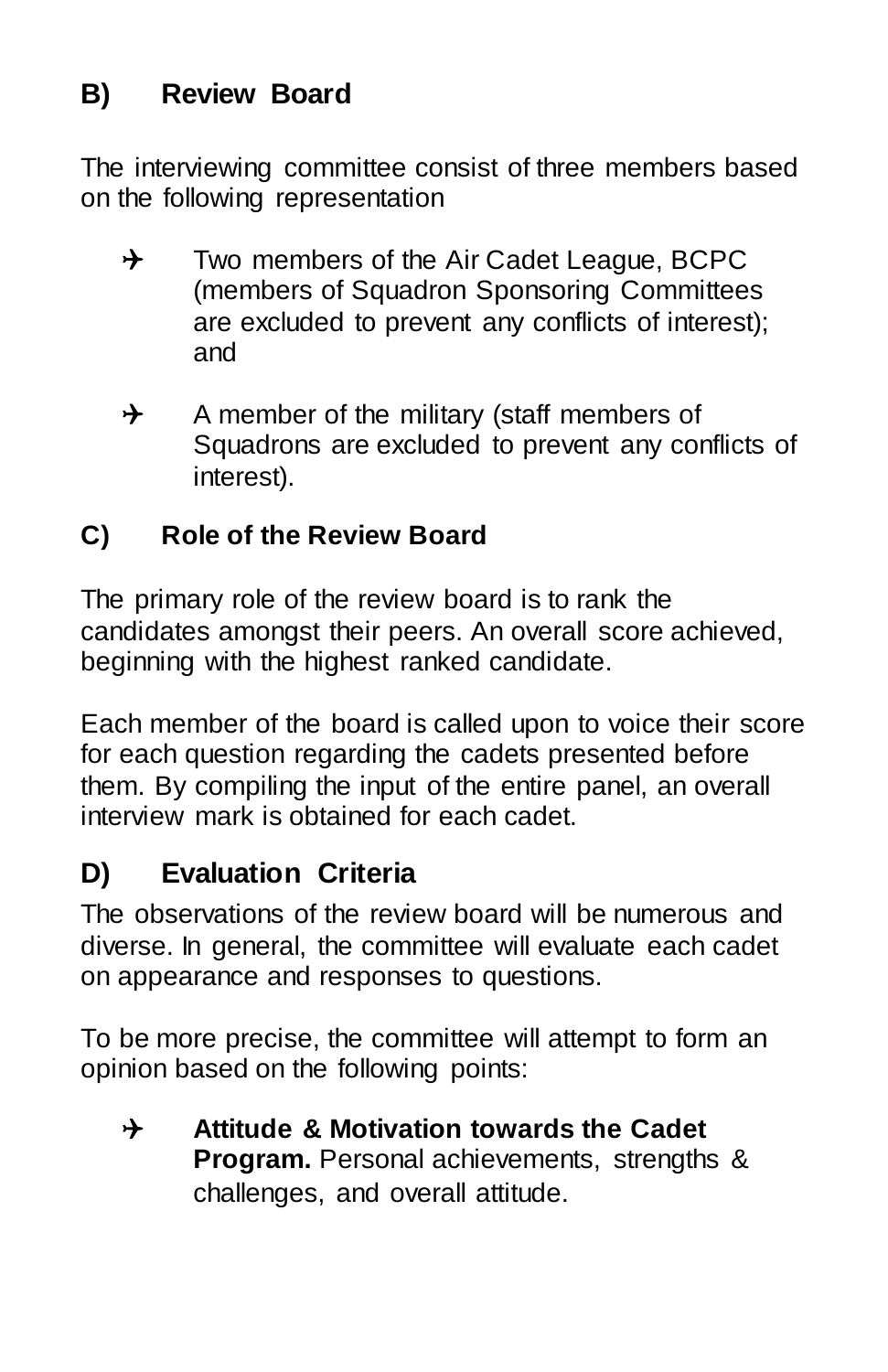- **★** Knowledge of the Cadet Program. History and organization, structure, Air Cadet League, regional and squadron military organization, goals of the Cadet Movement, local, summer and other training programmes.
- **↑** Course Material. Specific course subject material from Air Cadet Proficiency Level training, From the Ground Up, and your attitude & motivation towards the course.
- **General Knowledge.**Significant provincial, national and international events that occurred *1 January 2017 to 31 December 2017*.
- **→ Self-Expression.** Be prepared to talk about yourself

## **E) Supplementary Interview**

If you are applying for more than one course, you will sit a complete interview for your first choice course. For your second (and third, if applicable) choice course(s), you will answer questions about your knowledge of the course specific material, your attitude and motivation towards the course, and Knowledge of the Cadet Program.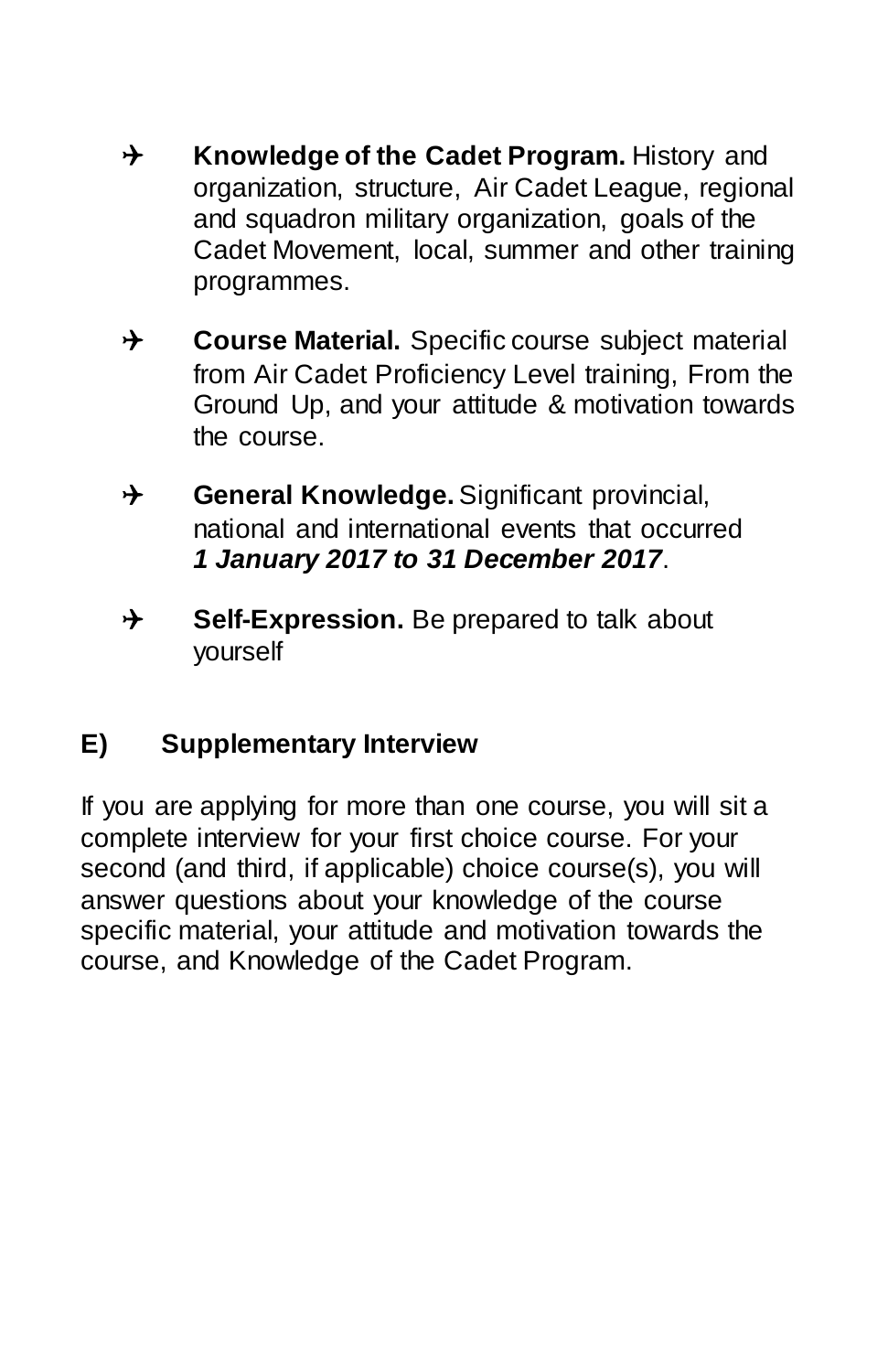## **HOW MUCH EFFORT SHOULD I PUT IN?**

#### **As much as this course/exchange is worth in your eyes!**

Do not neglect anything. It's better to be over prepared than not prepared enough.

## **SUBJECT PREPARATION**

Subject preparation is what requires the most time and effort. It is important to know the fields of knowledge that are the most pertinent to your course/exchange and those upon which your evaluation will be based, This will prevent you from examining a field of knowledge that is far too vast, which only leads to frustration. Review the partnership and roles within the cadet organization, but DO NOT focus on memorizing names. Read the newspaper and listen to the news, become informed on significant events that have occurred over the past year.

## **BE PREPARED!**

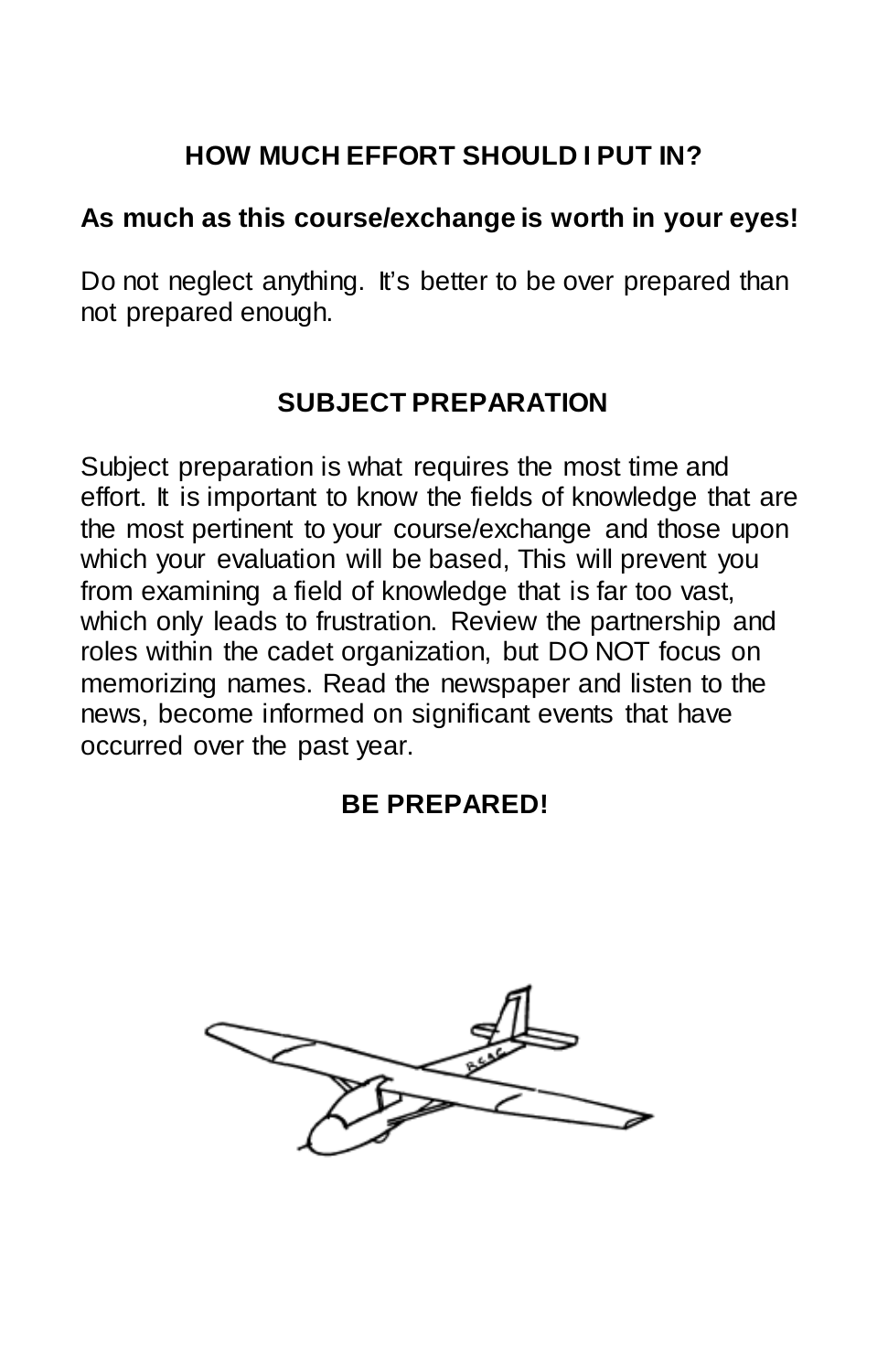## **FINAL EVALUATION OF CANDIDATE FILES**

After the examination and interviews, all candidate files are sent to the provincial selection committee. This committee compiles all the results and establishes a ranking out of a possible 100 points in order to identify the most deserving candidates, according to the following criteria:

#### **Examination Results**

Power Pilot and Glider Pilot

#### **Interview Results**

Dress, deportment & self expression; General knowledge (significant events) Attitude, motivation, knowledge and interest towards subject matter Interest in Air Cadets and extra curricular activities

#### **Evaluation of the Candidate File**

Cadet Service, Resume & Cover letter

#### **Academic Performance**

Cadet's overall grades from the previous school year. A PHOTOCOPY of the final report card received by student in June.

**IMPORTANT NOTE:** GPS/ PPS cadets will be required to pay for their Medical exam, and the Transport Canada licencing fees.

International Exchange cadets will be required to purchase standard IACE kit for their trip.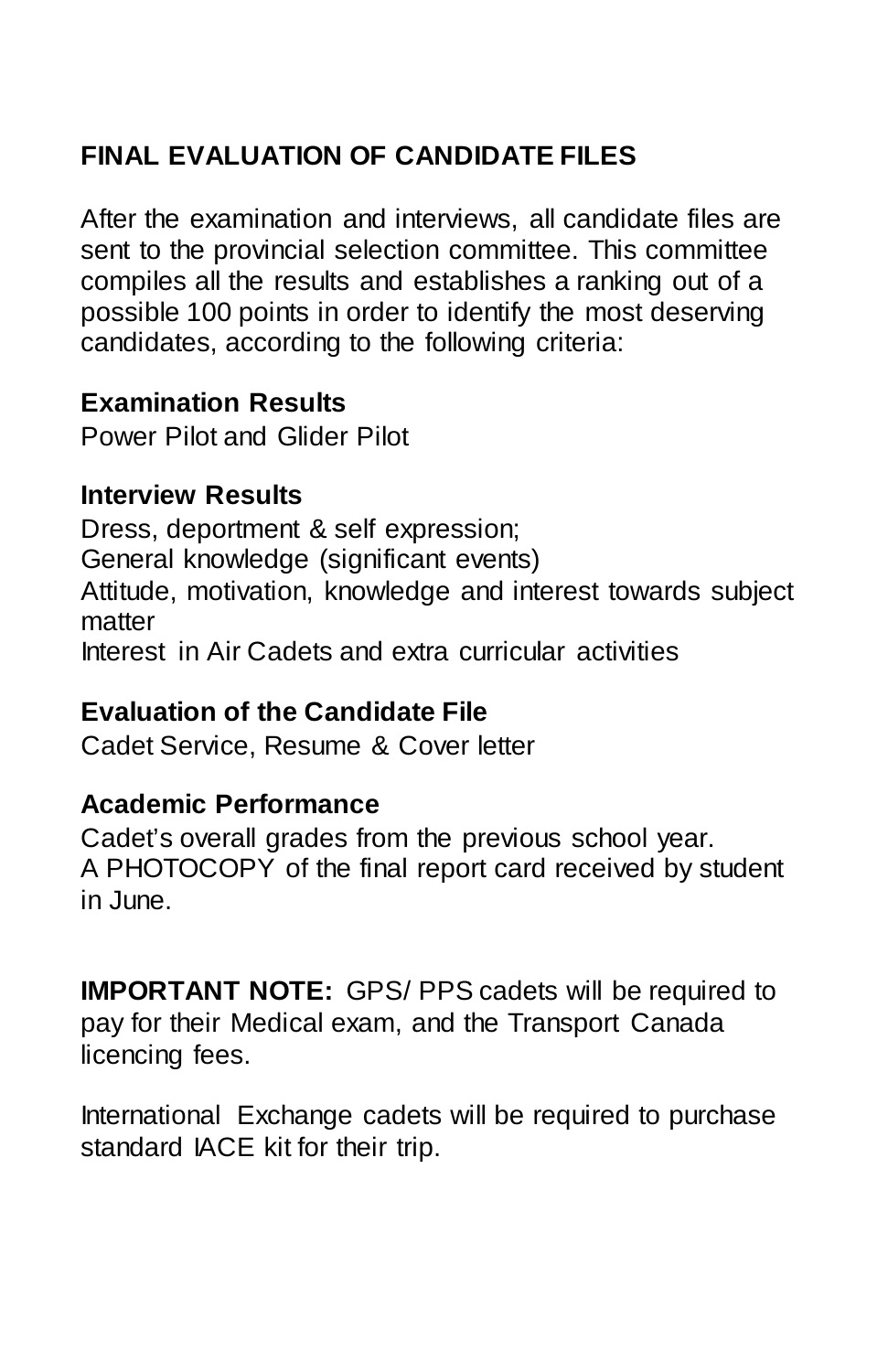## **SCORING**

#### **SCORING FACTORS: Points System for Total Merit Score**

|                                                                         | Points Per Factor by Course |                          |                          |
|-------------------------------------------------------------------------|-----------------------------|--------------------------|--------------------------|
| <b>Scoring Factors</b>                                                  | PPS,<br><b>GPS</b>          | <b>IACE</b>              | $*AM, AO,$<br><b>AAC</b> |
| Cadet File Score                                                        | 5                           | 5                        | 5                        |
| Education – school marks                                                | 10                          | 10                       | 10                       |
| Cover letter/Resume                                                     | 10                          | 10                       | 10                       |
| Review Board scoring<br>attitude, motivation,<br>knowledge and interest | 30                          | 45                       | 60                       |
| General Knowledge<br>(Significant Events)                               | 5                           | 15                       | 5                        |
| Dress, Deportment<br>(UNIFORM mark)                                     | 5                           | 5                        | 5                        |
| Self-Expression (Review<br>Board)                                       | 5                           | 10                       | 5                        |
| Qualifying Examination<br>Minimum 60% is required                       | 30                          | <b>Not</b><br>Applicable | <b>Not</b><br>Applicable |
| <b>TOTAL</b><br>Minimum 60% is required                                 | 100                         | 100                      | 100                      |

- \*AM Aircraft Maintenance
- AO Airport Operations
- AAC Advanced Aerospace Course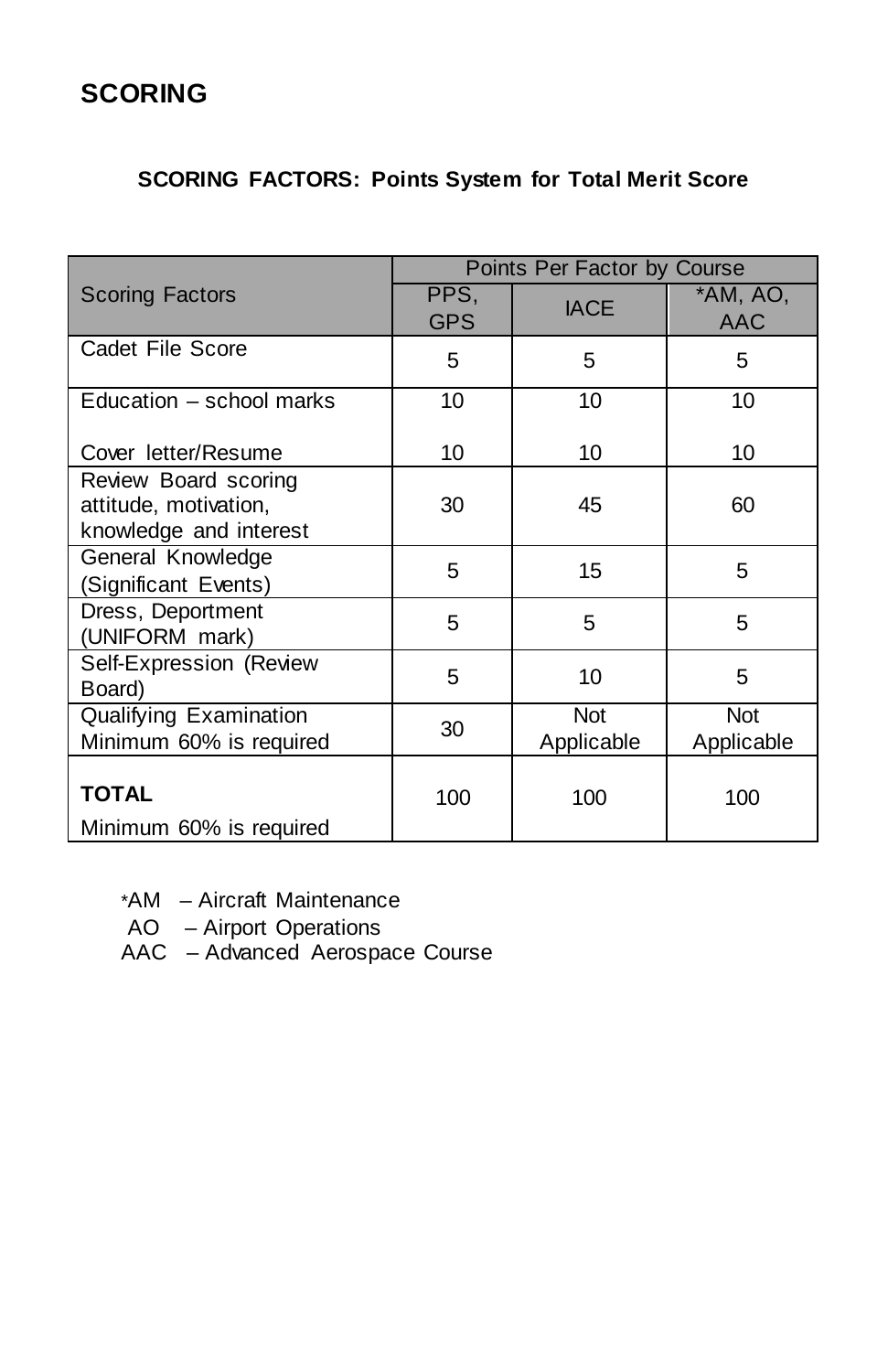## **BEFORE THE INTERVIEW**

- $\rightarrow$  Know all the prerequisites for the course you plan on taking (Ref CATO 51-01 Annex C).
- $\rightarrow$  Ensure the Fortress application(s) is complete and enclose all the required documents.
- $\rightarrow$  Make sure that all the papers that need to be signed have been signed and dated.
- $\rightarrow$  Deliver the application and all the required documents to your CO no later than the deadline specified by your CO.
- **APPLICANTS FOR POWER/GLIDER PILOT SCHOLARSHIPS** must acquire a medical certificate issued by Transport Canada. If you do not have one, you must:
	- **1.** Make an appointment with a medical examiner approved by Transport Canada;
	- **2.** Obtain the medical examination, giving the doctor the sheet of instructions you were given and make sure the doctor uses the form designed specifically for cadets;
	- **3.** Pay the cost of the medical examination
	- **4.** Deliver to your CO a photocopy of the medical certificate you receive from Transport Canada.
- $\rightarrow$  Report to your review board location for the interview.
- $\rightarrow$  Inform your CO of any change in medical condition, address, telephone number, etc.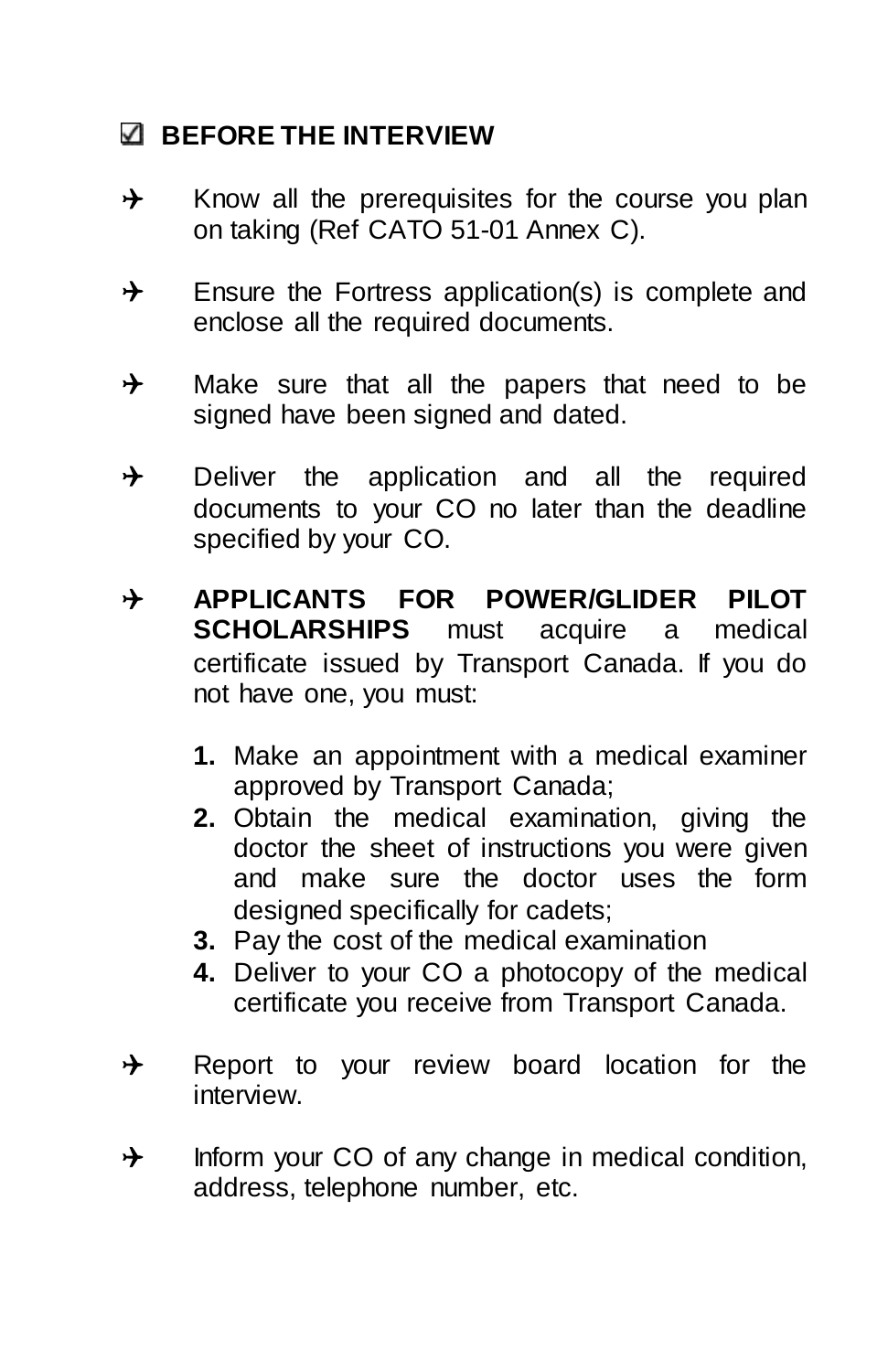## **ON THE BIG DAY**

### $\rightarrow$  Have **BREAKFAST!**

- $\rightarrow$  Dress in your C2 uniform, (ribbons only, no medals or whites)
	- o Wedge cap, tunic, pants, belt, grey wool socks, shirt, tie and boots;
	- o Ribbon(s), if any, are worn on the tunic;
- $\rightarrow$  You will be assigned a time block for your interview. Make sure you arrive early to check in, as the order within that time block is first come, first served.
- $\rightarrow$  When you check in for your interview, you will be weighed and measured (for GPS & PPS applicants).
- $\rightarrow$  When the time comes for the interview, remember to introduce yourself in a military manner, that means you must state:
	- o Your rank and name;
	- o Your home squadron;
	- $\circ$  The course you are applying for; and  $\circ$  Ask permission
	- o Ask permission enter room.

Don't forget to **RELAX**.